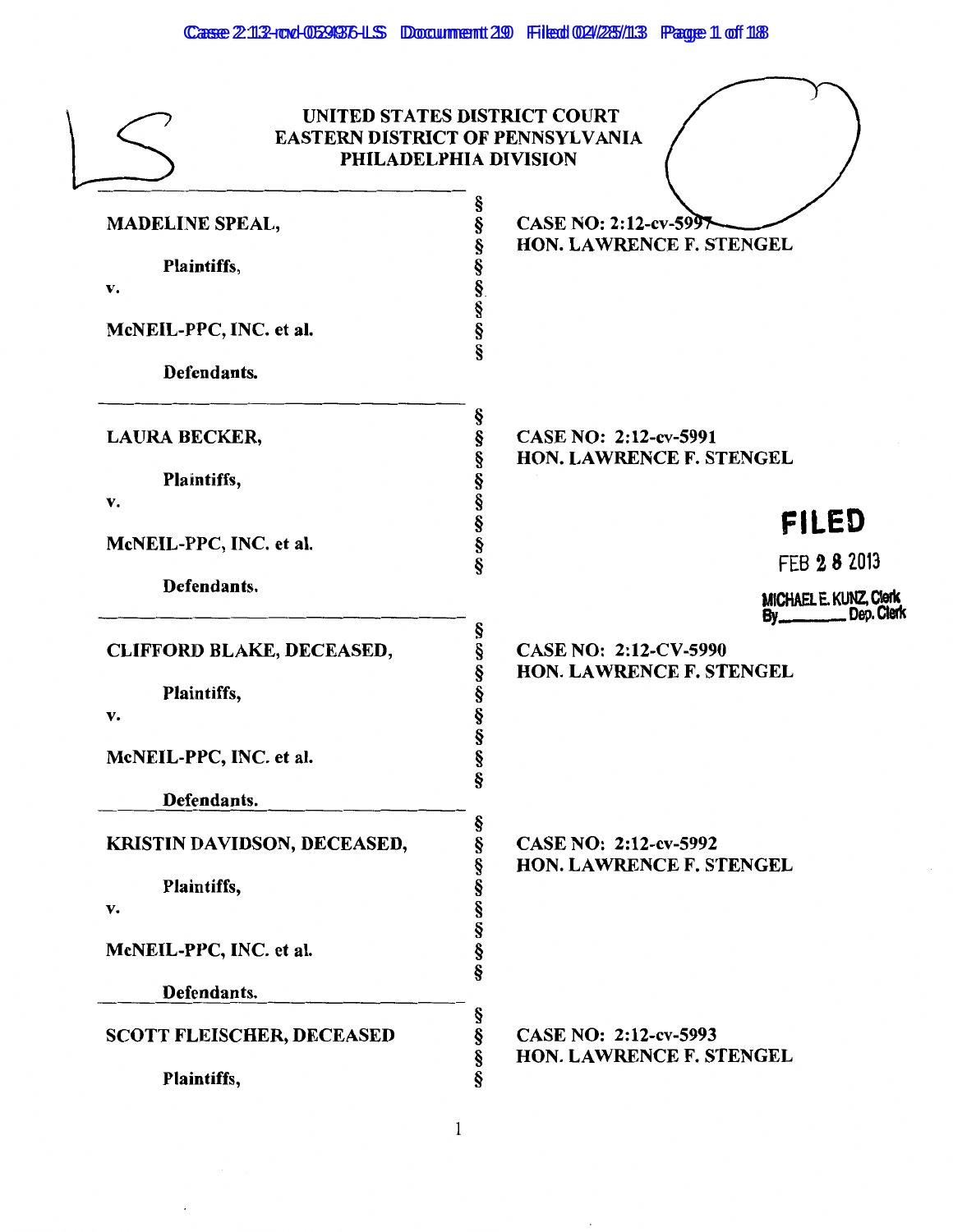| $\mathbf{v}$ .<br>McNEIL-PPC, INC. et al.<br>Defendants. | SO 50 50 50                                                                                   |
|----------------------------------------------------------|-----------------------------------------------------------------------------------------------|
| AUGUSTINA JIMINEZ,<br>Plaintiffs,                        | 69 09 09 09 09 09 09 09<br>CASE NO: 2:12-cv-5996<br><b>HON. LAWRENCE F. STENGEL</b>           |
| v.<br>McNEIL-PPC, INC. et al.<br>Defendants.             |                                                                                               |
| LUCKY PETTERSEN,<br>Plaintiffs,                          | 50 00 00 00 00 00 00 00<br><b>CASE NO: 2:12-CV-5988</b><br>HON. LAWRENCE F. STENGEL           |
| v.<br>McNEIL-PPC, INC. et al.<br>Defendants.             |                                                                                               |
| SHARYN L. SKURSHA,<br>Plaintiffs,<br>v.                  | §<br>§<br><b>CASE NO: 2:12-CV-5989</b><br>§<br><b>HON. LAWRENCE F. STENGEL</b><br>SO 60 00 00 |
| McNEIL-PPC, INC. et al.<br>Defendants.                   |                                                                                               |
| KIMBERLY TERRY, DECEASED,<br>Plaintiffs,<br>v.           | 89 89 89 89 89<br>CASE NO: 2:12-cv-5994<br>HON. LAWRENCE F. STENGEL                           |

 $\sim$   $\sim$ 

 $\sim$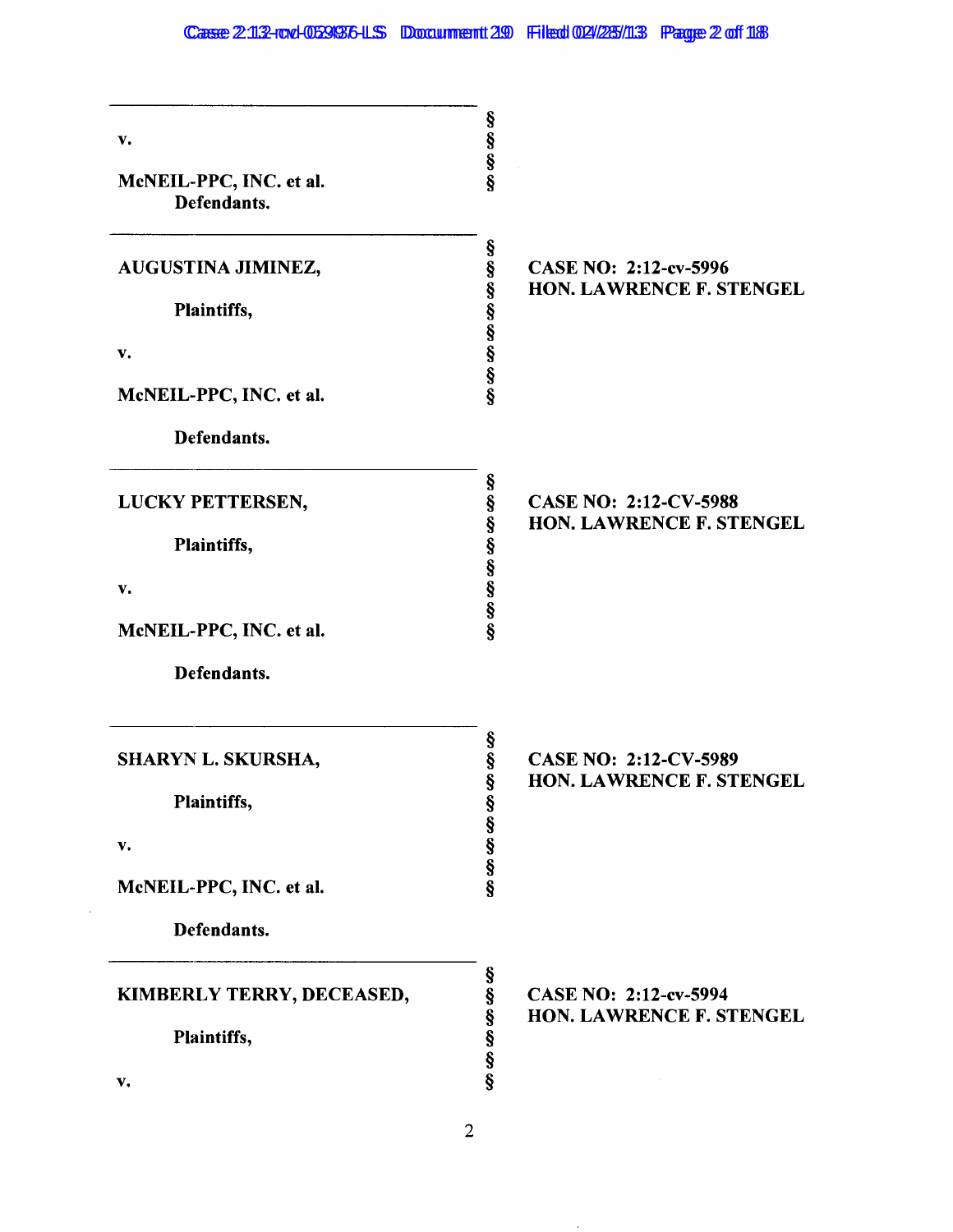| McNEIL-PPC, INC. et al. | §<br>§                                                                        |
|-------------------------|-------------------------------------------------------------------------------|
| Defendants.             |                                                                               |
| PETRU URSOI,            | CASE NO: 5:12-CV-5995                                                         |
| Plaintiffs,             | 89 89 99 99 99 99 99 99<br><b>HON. LAWRENCE F. STENGEL</b>                    |
| v.                      |                                                                               |
| McNEIL-PPC, INC. et al. |                                                                               |
| Defendants.             |                                                                               |
| KAITLYN ALLEN,          | §<br>§<br>CASE NO: 2:12-CV-07259<br>HON. LAWRENCE F. STENGEL                  |
| Plaintiffs,             | es es es es es es                                                             |
| v.                      |                                                                               |
| McNEIL-PPC, INC. et al. |                                                                               |
| Defendants.             |                                                                               |
| ANGELA ALTIMUS,         | §<br>§<br><b>CASE NO: 2:12-CV-07258</b><br><b>HON. LAWRENCE F. STENGEL</b>    |
| Plaintiffs,             | SS SS SS                                                                      |
| v.                      |                                                                               |
| McNEIL-PPC, INC. et al. | §<br>§                                                                        |
| Defendants.             |                                                                               |
| <b>BETTY BARNES,</b>    | 59 59 59 59 59 59 59 59<br>CASE NO: 2:12-CV-07255<br>HON. LAWRENCE F. STENGEL |
| Plaintiffs,             |                                                                               |
| v.                      |                                                                               |
| McNEIL-PPC, INC. et al. |                                                                               |
| Defendants.             |                                                                               |

 $\bar{z}$ 

 $\cdot$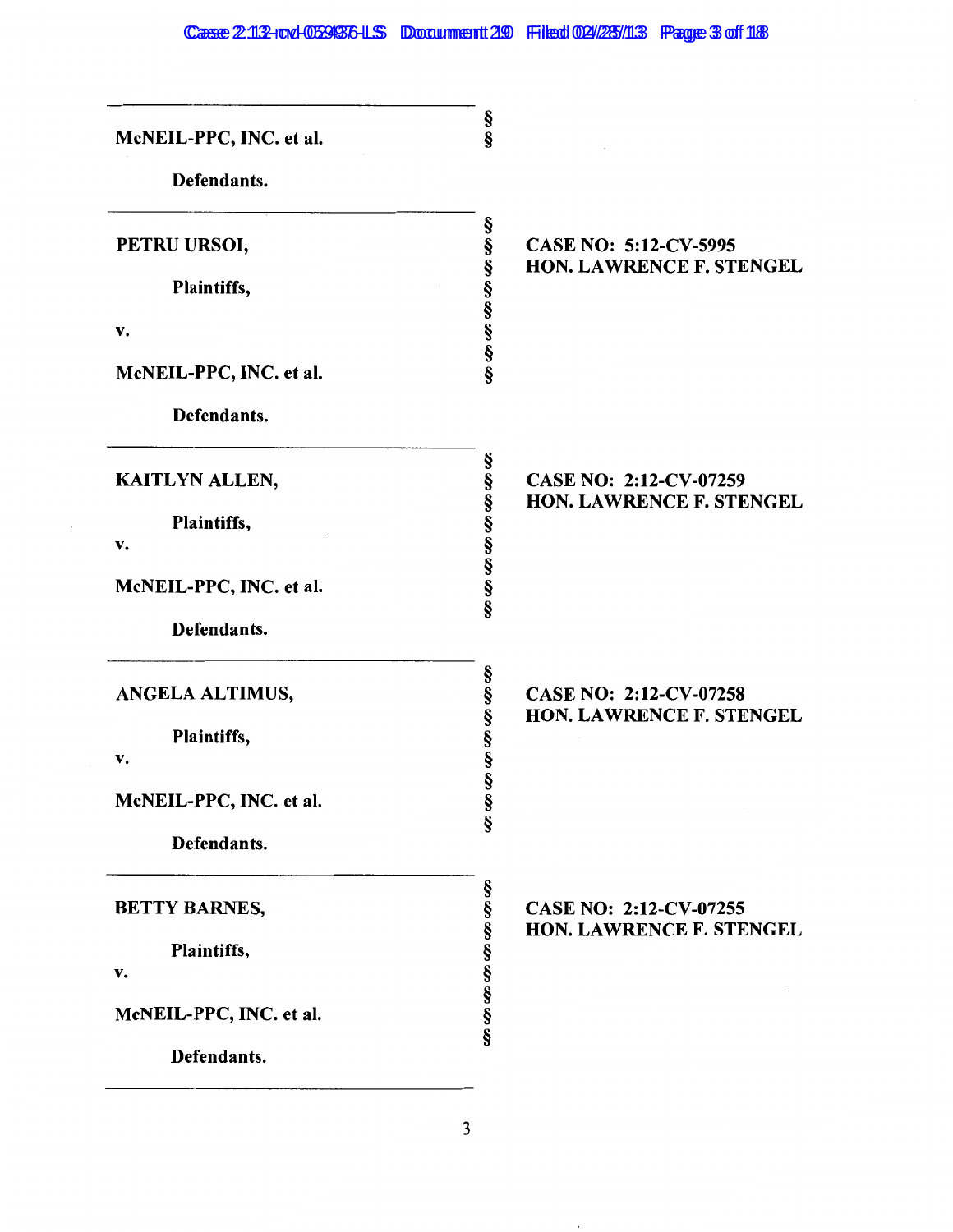| <b>BARNEY, ESTATE OF JUSTIN,</b><br>Plaintiffs,<br>v.<br>McNEIL-PPC, INC. et al.<br>Defendants.                         | §<br>§<br>CASE NO: 2:12-CV-07253<br>မွာ မွာ မွာ မွာ မွာ မွာ<br>HON. LAWRENCE F. STENGEL  |
|-------------------------------------------------------------------------------------------------------------------------|------------------------------------------------------------------------------------------|
| KAITLYN GUADAGNO,<br>Plaintiffs,<br>v.<br>McNEIL-PPC, INC. et al.                                                       | 69 89 99 99 99 99 99 99<br>CASE NO: 2:12-CV-07261<br>HON. LAWRENCE F. STENGEL            |
| Defendants.<br><b>RANA TERRY, THE ESTATE OF</b><br><b>DENICE HAYES,</b><br>Plaintiffs,<br>v.<br>McNEIL-PPC, INC. et al. | Ş<br>89 89 89 89 89 89 89<br>CASE NO: 2:12-CV-07263<br>HON. LAWRENCE F. STENGEL          |
| Defendants.<br>ALSEISHA OSBORNE,<br>Plaintiffs,<br>v.<br>McNEIL-PPC, INC. et al.                                        | §<br>§<br>CASE NO: 2:12-CV-07254<br>69 69 69 69 69 69<br><b>HON. LAWRENCE F. STENGEL</b> |
| Defendants.<br><b>ESTATE OF JORDAN RUTKOWSKI,</b><br>Plaintiffs,<br>v.                                                  | 69 69 69 69 69 69<br>CASE NO: 2:12-CV-07262<br><b>HON. LAWRENCE F. STENGEL</b>           |

 $\overline{\phantom{a}}$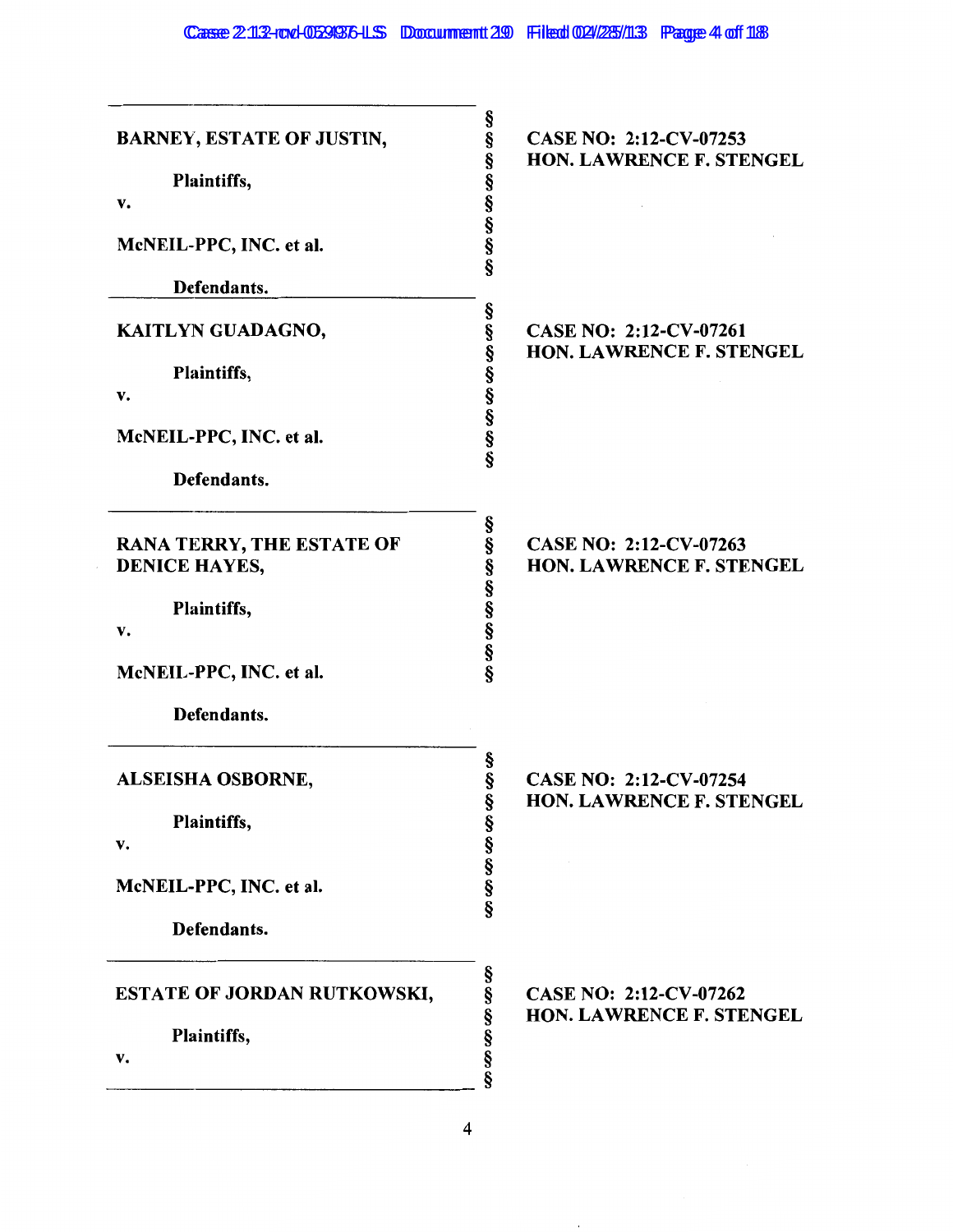# Case 2:112-rod-059936-LS Document 29 Filed 02/25/113 Page 5 of 118

| McNEIL-PPC, INC. et al.<br>Defendants.                | §<br>ş                                                                                   |
|-------------------------------------------------------|------------------------------------------------------------------------------------------|
| <b>ESTATE OF KARISSA SNYDER,</b><br>Plaintiffs,<br>v. | §<br>§<br>CASE NO: 2:12-CV-07257<br>69 89 99 99 99 99<br><b>HON. LAWRENCE F. STENGEL</b> |
| McNEIL-PPC, INC. et al.<br>Defendants.                |                                                                                          |
| <b>ESTATE OF ANNE WHY,</b>                            | §<br>§<br>CASE NO: 2:12-CV-07260                                                         |
| Plaintiffs,<br>v.                                     | 50 00 00 00 00 00<br><b>HON. LAWRENCE F. STENGEL</b>                                     |
| McNEIL-PPC, INC. et al.                               |                                                                                          |
| Defendants.                                           |                                                                                          |
| TONJA RASH, DECEASED,                                 | §<br>§<br>CASE NO: 2:13-CV-00757                                                         |
| Plaintiffs,<br>v.                                     | <b>HON. LAWRENCE F. STENGEL</b>                                                          |
| McNEIL-PPC, INC. et al.                               | တ္တို့တာတာတာတာ                                                                           |
| Defendants.                                           |                                                                                          |
| DOUGLAS ISRAEL, DECEASED,                             | CASE NO: 2:13-CV-00756                                                                   |
| Plaintiffs,<br>v.                                     | <b>HON. LAWRENCE F. STENGEL</b>                                                          |
| McNEIL-PPC, INC. et al.                               | 69 89 99 99 99 99 99 99                                                                  |
| Defendants.                                           |                                                                                          |

ł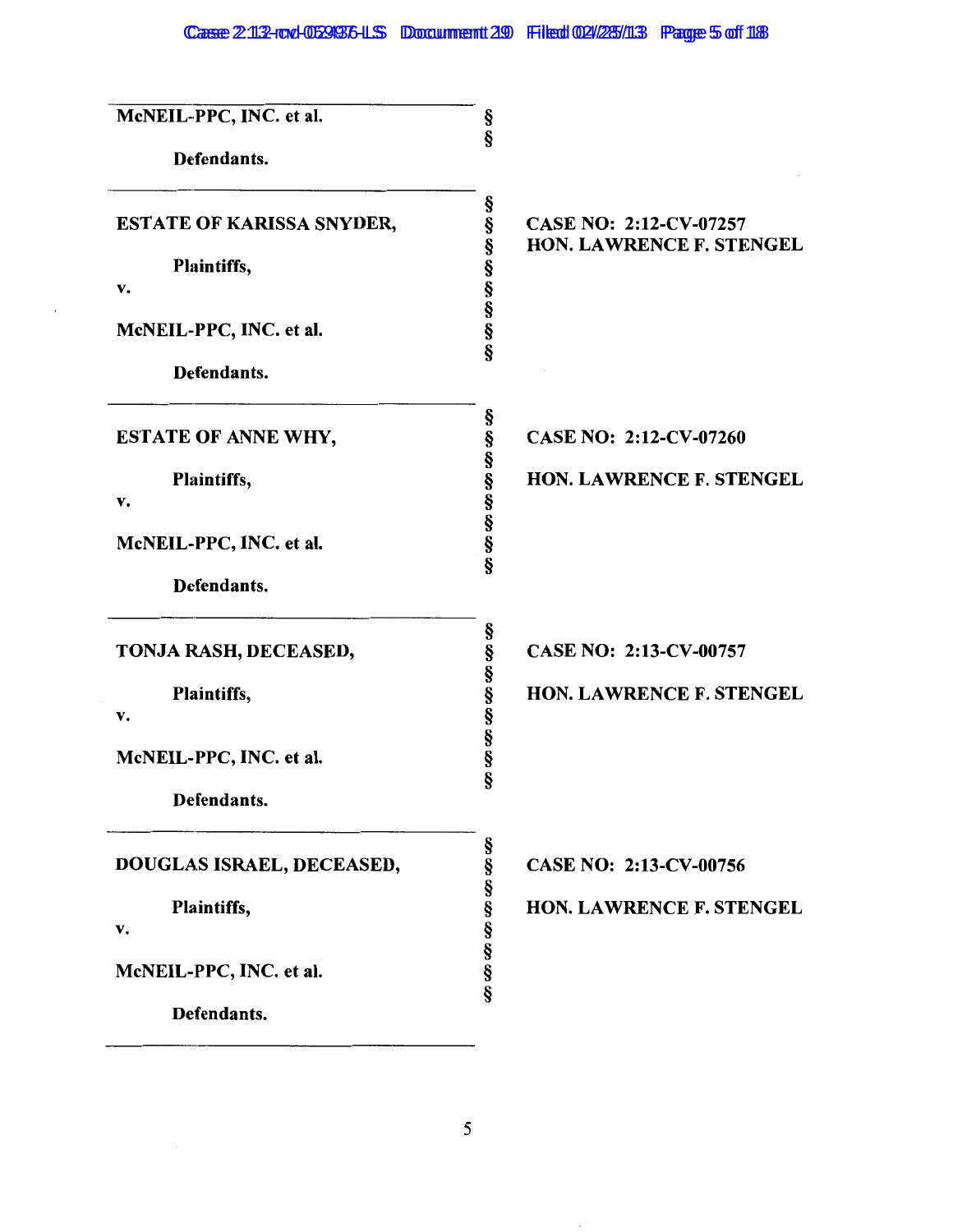| <b>RENEE COHEN,</b>     | §<br>§<br>CASE NO: 2:13-CV-00755     |
|-------------------------|--------------------------------------|
| Plaintiff,              | §<br><b>HON. LAWRENCE F. STENGEL</b> |
| v.                      |                                      |
| McNEIL-PPC, INC. et al. | က္ က က က က                           |
| Defendants.             |                                      |
|                         |                                      |
| <b>SHERI BURTON,</b>    | CASE NO: 2:13-CV-00985               |
| Plaintiff,              | HON. LAWRENCE F. STENGEL             |
| v.                      |                                      |
| McNEIL-PPC, INC. et al. | en en en en en en en en              |
| Defendants.             |                                      |

## CASE MANAGEMENT ORDER NO. 2 ORDER GOVERNING METHOD OF PRODUCTION

THIS MATTER having been presented to the Court on consent of the parties, and for good cause shown; IT IS ON THIS day of , 2013; ORDERED that:

1. The form of documents produced by plaintiffs, in the above-captioned proceedings, and any other related actions assigned to this Court, including format of production for plaintiffs' hard-copy documents and electronically stored information shall be addressed by separate stipulation and/or proposed order.

2. Documents produced by the defendants in the above-captioned proceedings., and any other related actions assigned to this Court, except as otherwise provided in this order, shall be produced in accordance with the following set forth herein.

3. Documents originating from hard copy sources ("Hard-Copy Documents") and attachments are to be produced in Group IV TIFF format (black and white, 300 dpi) with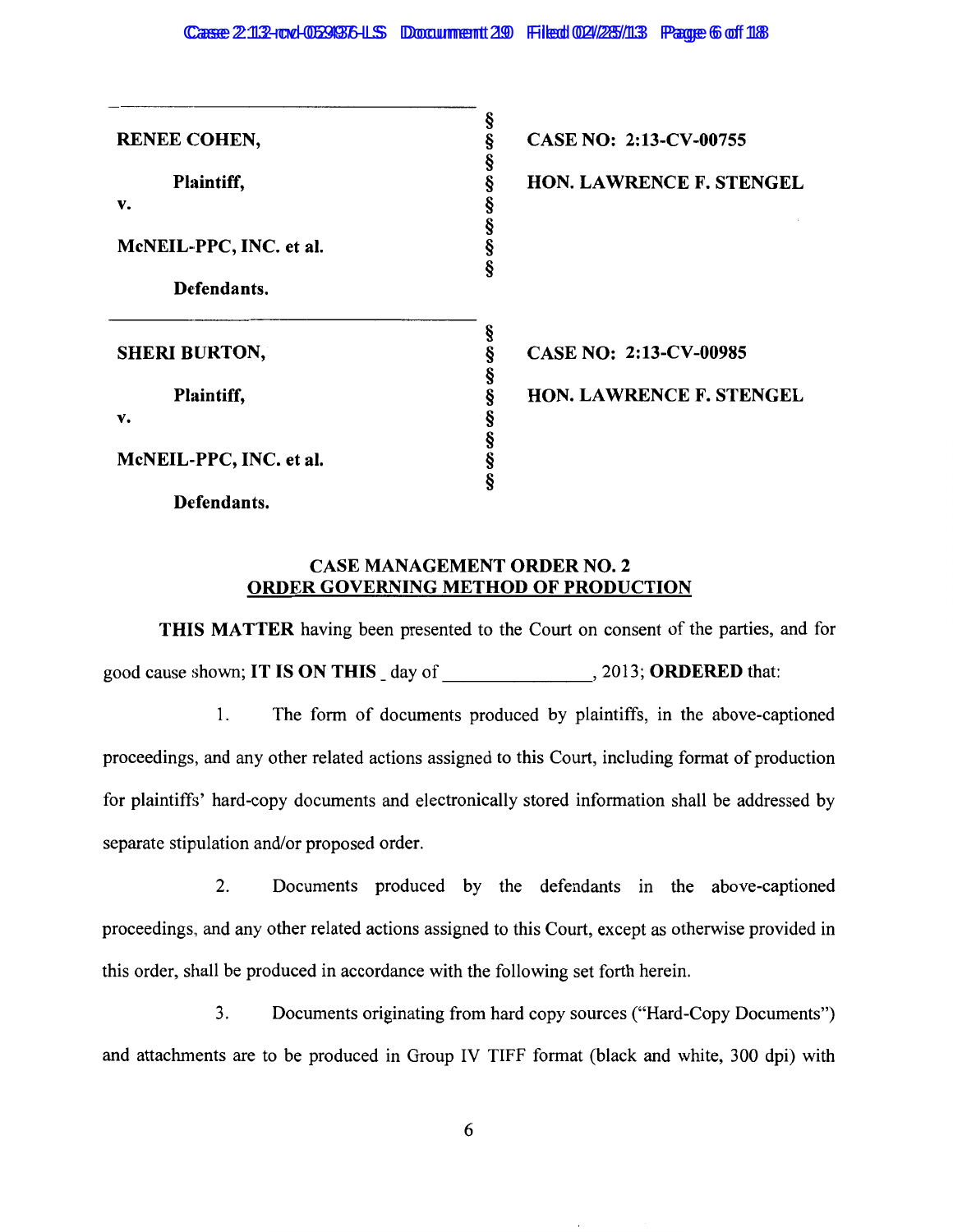corresponding searchable OCR text, along with the below-listed metadata fields when available, to be provided in a standardized load file compatible with Concordance or Summation (load file specifications can be found in Appendix I *infra),* with a bates-number field included on the load file so that text and metadata can be matched with TIFF images.

- a. Beginning Document Bates Number
- b. Ending Document Bates Number
- c. Attachment Beginning Bates Number
- d. Attachment Ending Bates Number
- e. Custodian or Source
- f. Confidential  $(Y/N)$
- g. Page Count
- h. Redaction  $(Y/N)$
- $1.$  Document Type (described in Paragraphs 3 ESI)

4. The unitization and scanning protocol to be utilized can be found in Appendix II infra. To the extent that either party decides to undertake objective coding in addition to the fields above, that party shall provide notice of such coding to the opposite party.

5. The parties may redact (1) information that is privileged or protected from discovery as work product or by reason of any other applicable privilege or immunity and (2) information subject to non-disclosure obligations imposed by governmental authorities, law, or regulation (e.g. protected personal information). Redacted documents will be produced in TIFF format with corresponding searchable OCR text and the associated metadata for the document, ensuring the redacted content is fully protected from disclosure.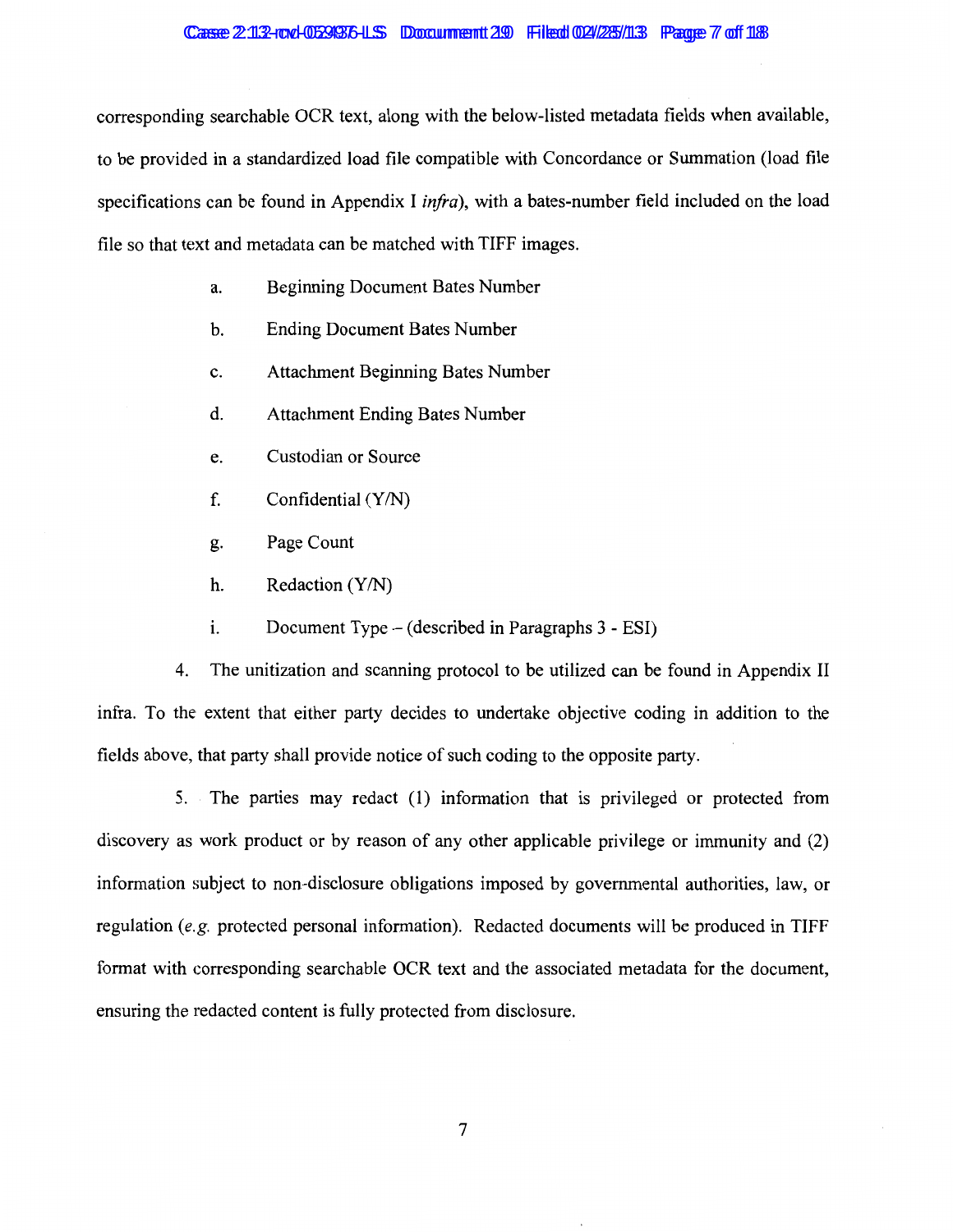#### Casse 2:113-rove-0534375-LS Doccumment 29 Filed 02/285/113 Pagge 8 of 118

6. Documents that were kept in their original paper form at the Tylenol repository maintained by Defendant McNEIL-PPC, Inc. and that were produced in Tylenol litigation pending in New Jersey State Court in accordance with the directives of the New Jersey State Court on January 7, 2013 and the subsequent stipulation of the parties in those proceedings shall be produced in these proceedings in the form directed by the Court and agreed among the parties in the New Jersey State Court proceedings.

7. Documents originating from electronically stored information ("ESI''), except those documents as noted in Paragraphs 5 and 6, are to be produced in TIFF format with extracted text directly from the electronic file, along with the below-listed metadata fields when available, to be provided in a standardized load file compatible with Concordance or Summation (load file specifications can be found in Appendix I infra), with a bates number field included on the load file so that text and metadata can be matched with TIFF images.

- a. Beginning Document Bates Number
- b. Ending Document Bates Number
- c. Attachment Beginning Bates Number
- d. Attachment Ending Bates Number
- e. Custodian or Source
- f. Confidential  $(Y/N)$
- g. Page Count
- h. Redaction  $(Y/N)$
- 1. Document Date (the document's "date last modified" prior to collection, in the format YYYYMMDD, for email this will be the sent date)
- j. File Name (including extension)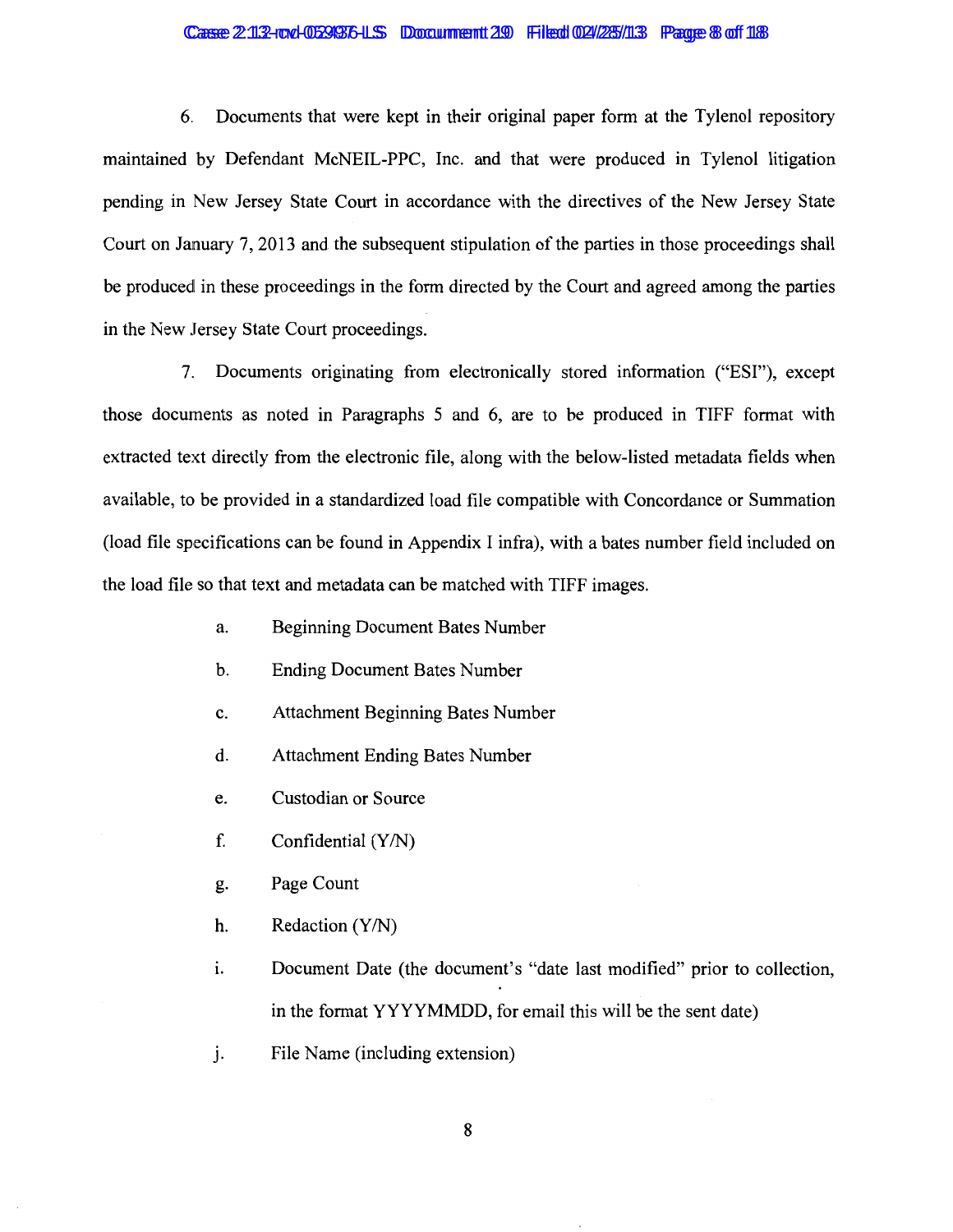- k. From
- 1. To
- m. CC
- n. BCC
- o. Email Subject
- p. Title (when available in native metadata for non-email)
- q. Document Type Descriptor for the type of document: "EFILE" for electronic documents not attached to emails; "EMAIL" for all emails; "ATTACHMENT" for files that were attachments to emails; and "HARDCOPY" for hard copy physical documents that have been scanned and converted to an electronic image.
- r. DocExt The file extension of the document is defined as the substring of the file name which follows but does not include the last occurrence of the dot character.
- s. NativeFile represents that this file is produced in its native file format  $(Flag - Y/N)$ . Applicable for EFILEs and ATTACHMENTs.
- t. Importance Priority for E-mail (Flag  $Y/N$  for emails sent with a "High Importance" or similar designation); the parties understand that this information was not captured in prior ESI sweeps, but it will be captured in prospective ESI sweeps.
- u. MD5Hash Checksum for a file, a 128-bit value (SHA-1 value is also acceptable).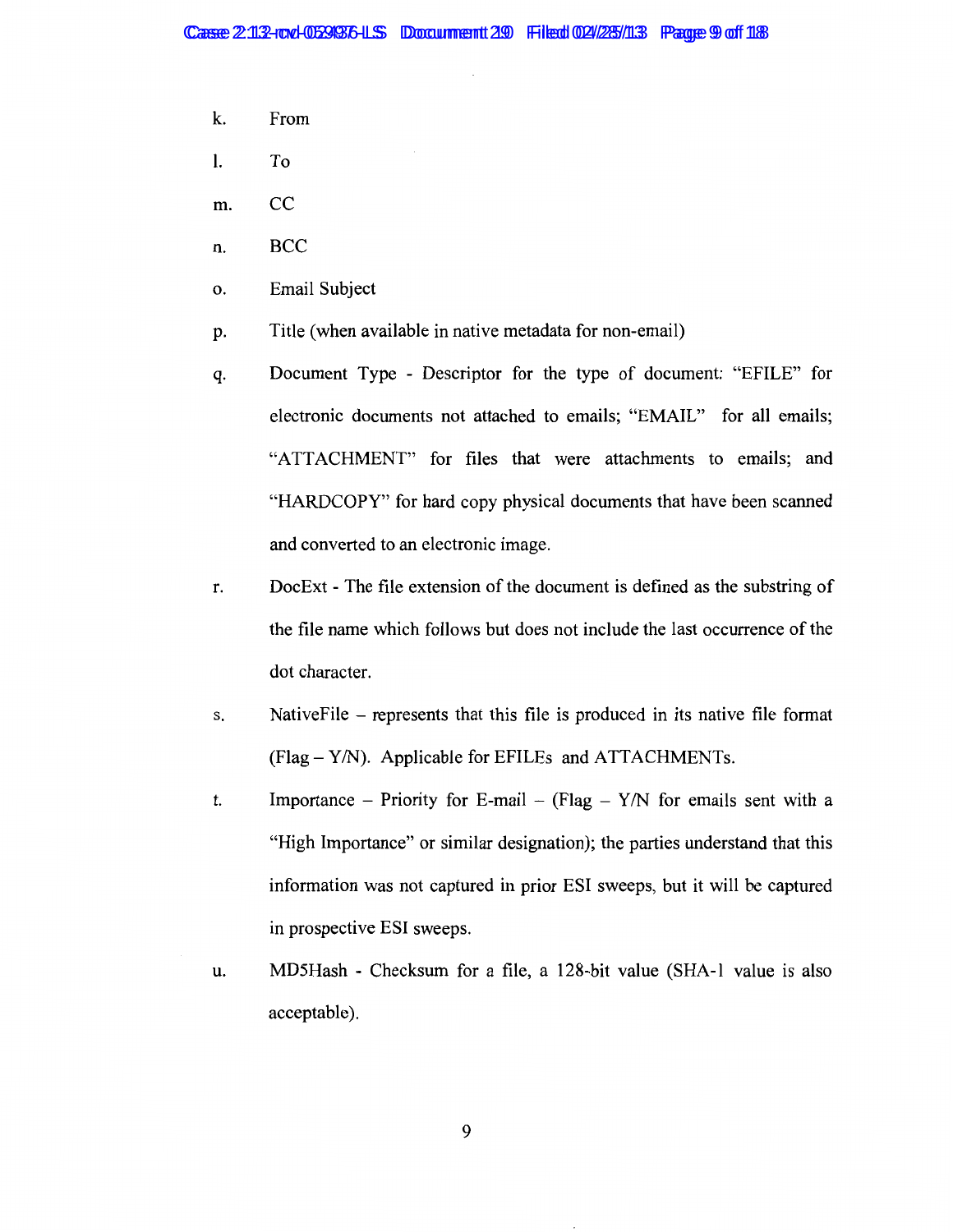- v. Replacement Descriptor for documents that are replacements for previously-produced documents. Will populate "Y" for replacement documents only.
- w. SourceFilePath The directory structure of the original file(s). If a file is inside of a container, the container name is included in the path. This includes zip files and email message directories, such as: Mailbox  $-$ Smith, Joe\lnbox\ClientMaterials\Crivella West.
- x. Attachment Count The total number of attachments to a parent document, including any attachments that were not processed and the contents of additional attached containers. A value of zero (0) should be returned for any files/documents without attachments.
- y. Duplicate Custodian- In the event that a document is removed during the deduplication process as an exact duplicate by MD5Hash, a duplicate custodian field will be populated with the identify of each custodian that possessed the file that was removed by deduplication (with separate values appropriately delimited by a semi-colon).
- z. Duplicate Custodian Filepath In the event that a document is removed during the deduplication process as an exact duplicate by MD5Hash, the information for SourceFilePath (item "w" above) for each duplicate file that was removed by deduplication shall be set forth in this field (with separate values appropriately delimited by a semicolon).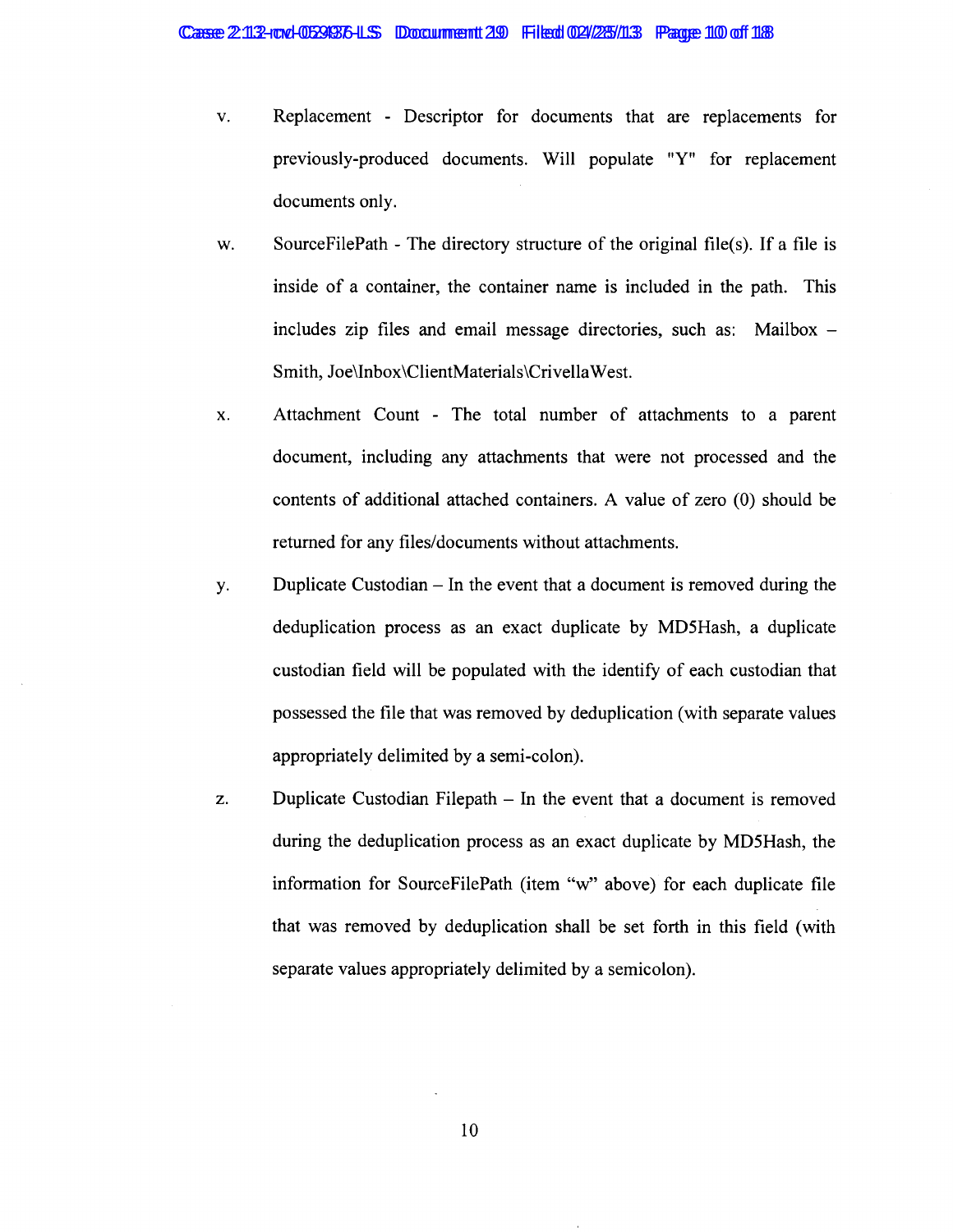#### Casse 2:113-royd-05394376-LS Doccumment 29 Filedd 024/285/113 Pagge 111 off 118

8. To the extent additional metadata fields have been captured in prior ESI sweeps or are captured prospectively, the parties shall meet and confer, and reasonably cooperate, concerning the production of any additional requested metadata. ESI files with compression file types *(i.e.,* .CAB, .GZ, .TAR, .Z, .ZIP) shall be decompressed in a reiterative manner to ensure that a zip within a zip is decompressed into the lowest possible compression resulting in individual folders and/or files. The parties may redact (1) information that is privileged or protected from discovery as work product or by reason of any other applicable privilege or immunity and (2) information subject to non-disclosure obligations imposed by governmental authorities; law or regulation (e.g. protected personal information). Redacted documents will be produced in TIFF format with corresponding searchable OCR text and the associated metadata for the document, ensuring the redacted content is fully protected from disclosure.

9. Microsoft Excel Spreadsheets will be produced as native files unless redactions are required. Spreadsheets that require redactions will be converted to TIFF images as follows: remove user-defined print areas; unhide and expand all columns, rows and sheets; expand/outline groupings; print to TIFF each sheet across (left to right) and then down; set for landscape orientation; and remove blank pages as possible. Microsoft PowerPoint presentations or slide shows will be produced as native files unless redactions are required. PowerPoint or slide shows that require redactions will be converted to color TIFF images as follows: the conversion to single page color TIFF image (compression set to high quality JPEG, with 300 dpi resolution) will be done utilizing PowerPoint's print feature; background will be turned off so all text is visible; hidden slides will be revealed; and if any slides in the presentation contain speaker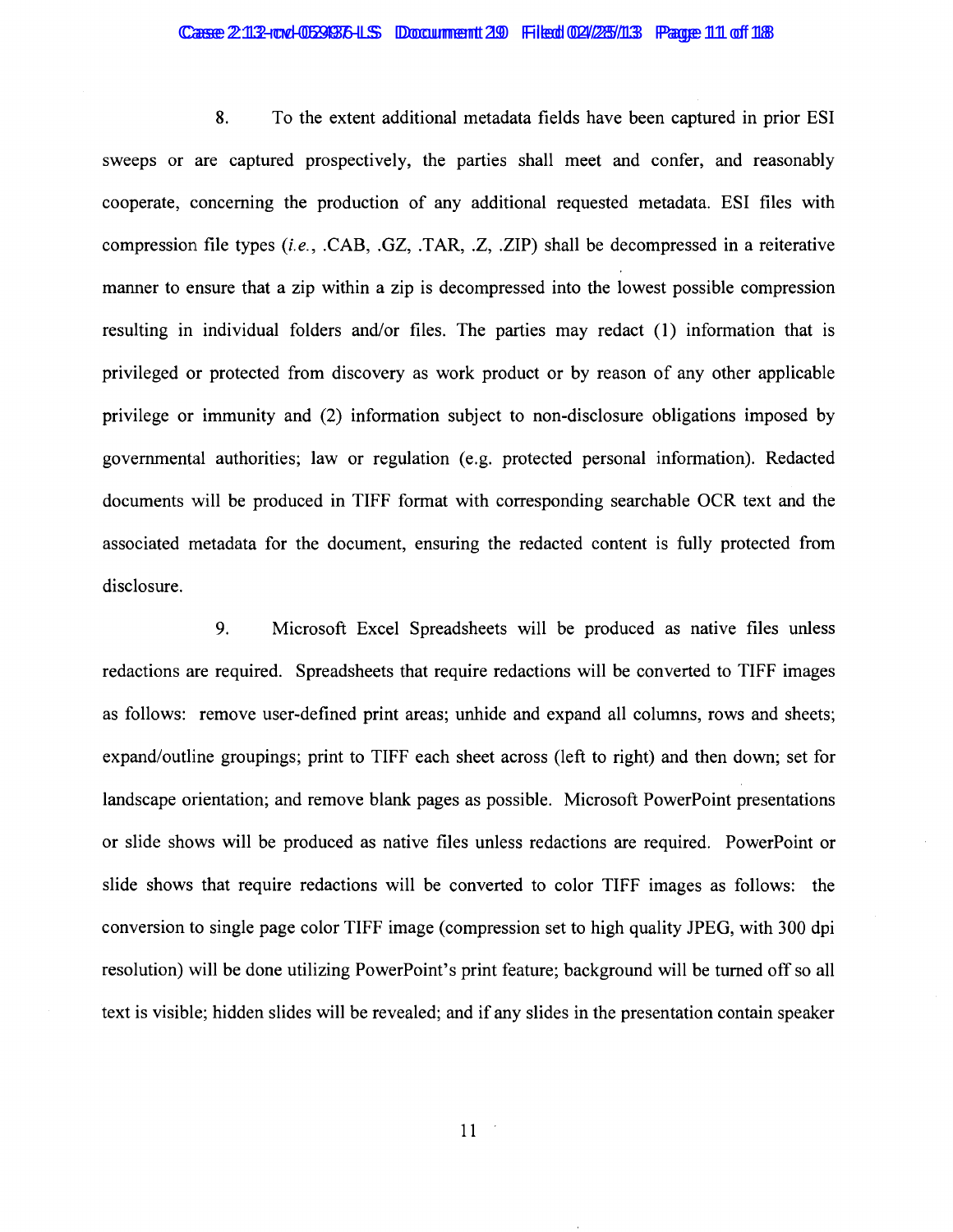#### Casse 2:113-row-0529376-LS Doccument 29 Filed 02/28/113 Page 12 of 118

notes, then all slides will be printed in Slide view (one slide per page). Any autodate macros within any electronic documents will be indicated as "<autodate>".

10. For documents and ESI that do not convert well to TIFF (e.g. oversized drawings, picture files, audio and video files), the producing party will either produce the document in native format or will ask the receiving party to meet and confer regarding a reasonable alternative form of production. The file name for the documents produced in native form will consist of a Bates number and a confidentiality designation if applicable. For native files included in a production, the corresponding placeholder TIFF image will also be provided.

11. The parties shall meet and confer concerning the scope and production format for discoverable information contained in databases and other structured data sources. Such production shall be governed by separate stipulation of the parties or Order of the Court.

12. De-duplication of ESI will be performed within and across custodians according to MD5 hash values. Upon request, an explanation of how these hash values are being calculated shall be provided. Only a single-copy of exact duplicate ESI need to be produced. Upon reasonable request by a receiving party, the producing party shall make a reasonable effort to produce copies of any document that was removed from a particular custodian's production during the de-duplication process.

13. The parties will meet and confer regarding appropriate key words that may be used to reduce the volume of documents to be reviewed for production. Productions may be prioritized by particular custodians, with the party seeking the production having the opportunity to set the priority of certain custodians over others.

14. Parent-child relationships (the association between an attachment and its parent document) shall be preserved to the extent possible. Regarding produced attachments, a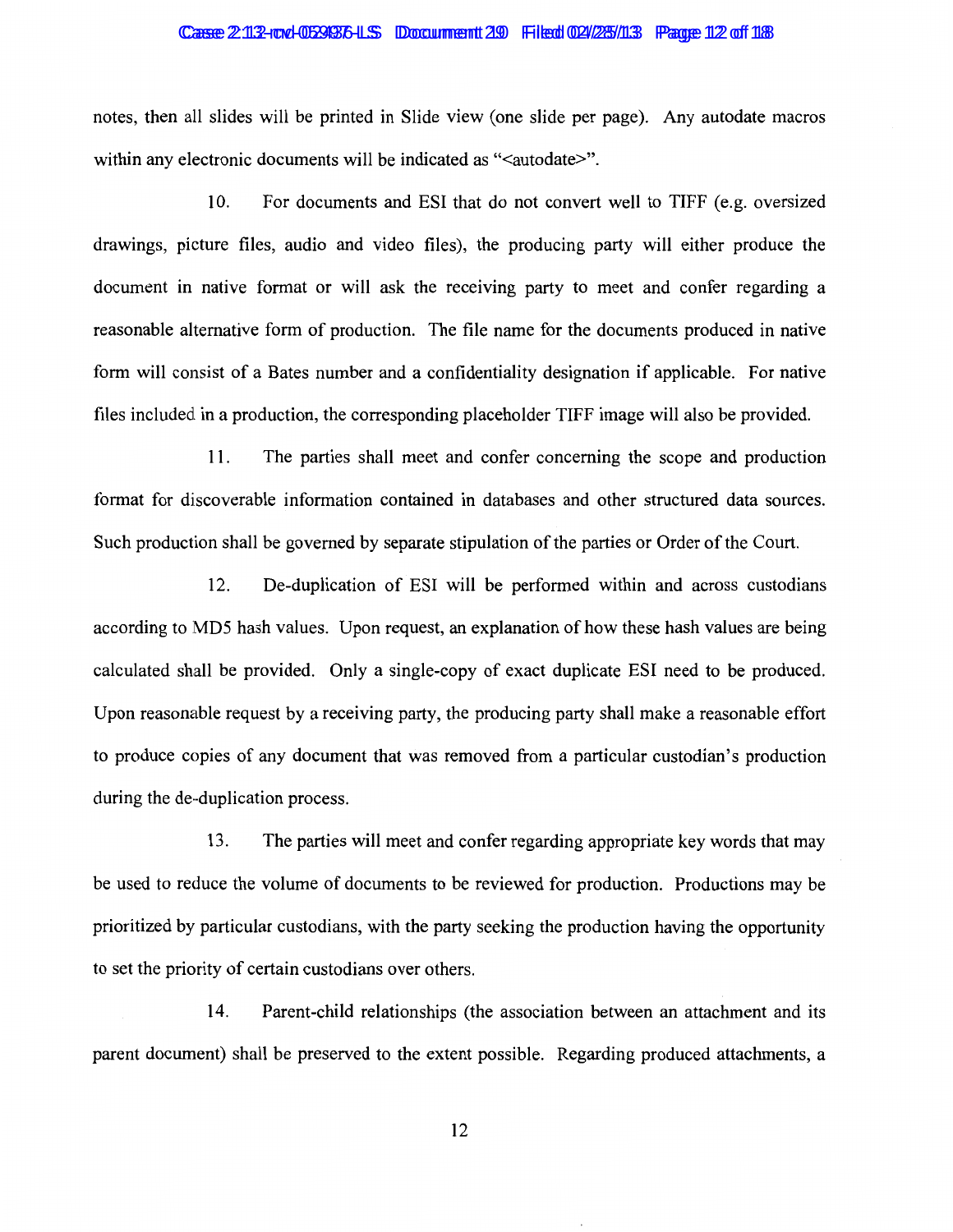### Casse 2:113-row-0529376-LS Doccument 29 Filed 02/28/113 Page 113 of 118

Beginning Attachment and Ending Attachment Bates number will be provided for each attachment and included in the data load file, as identified in paragraphs lc, 1d, 3c, and 3d above.

15. Individual pages of TIFF documents and documents produced in native format shall be assigned a Bates number for ease of reference and to preserve the integrity of the documents and avoid modification of any documents or information. Bates-numbers shall be unique across the entire document production and sequential within a given document.

16. The parties understand that this protocol contemplates the production of large volumes of documents, and they acknowledge that nothing in this Order waives, restricts or eliminates the parties' "claw-back" rights pursuant to the Protective Order(s) in this case, or governing law, rules, orders, or agreements regarding inadvertently produced documents.

17. This order concerns the production of ESI from sources that are reasonably accessible. The production of ESI from sources that are not reasonably accessible has not been addressed among the parties. To the extent necessary or appropriate, the production of ESI from sources that are not reasonably accessible will be the subject of subsequent stipulation or Order.

18. The parties agree that documents produced according to this protocol are in a reasonably usable form.

19. The parties shall meet and confer and endeavor to resolve any disputes arising hereunder, before submitting such disputes to the Court for determination.

20. The parties agree that defendant L. Perrigo Company ("Perrigo") shall not presently be subject to the terms of the foregoing e-discovery protocol. On or before March 27, 2013, the parties shall submit any proposed modifications to this e-discovery protocol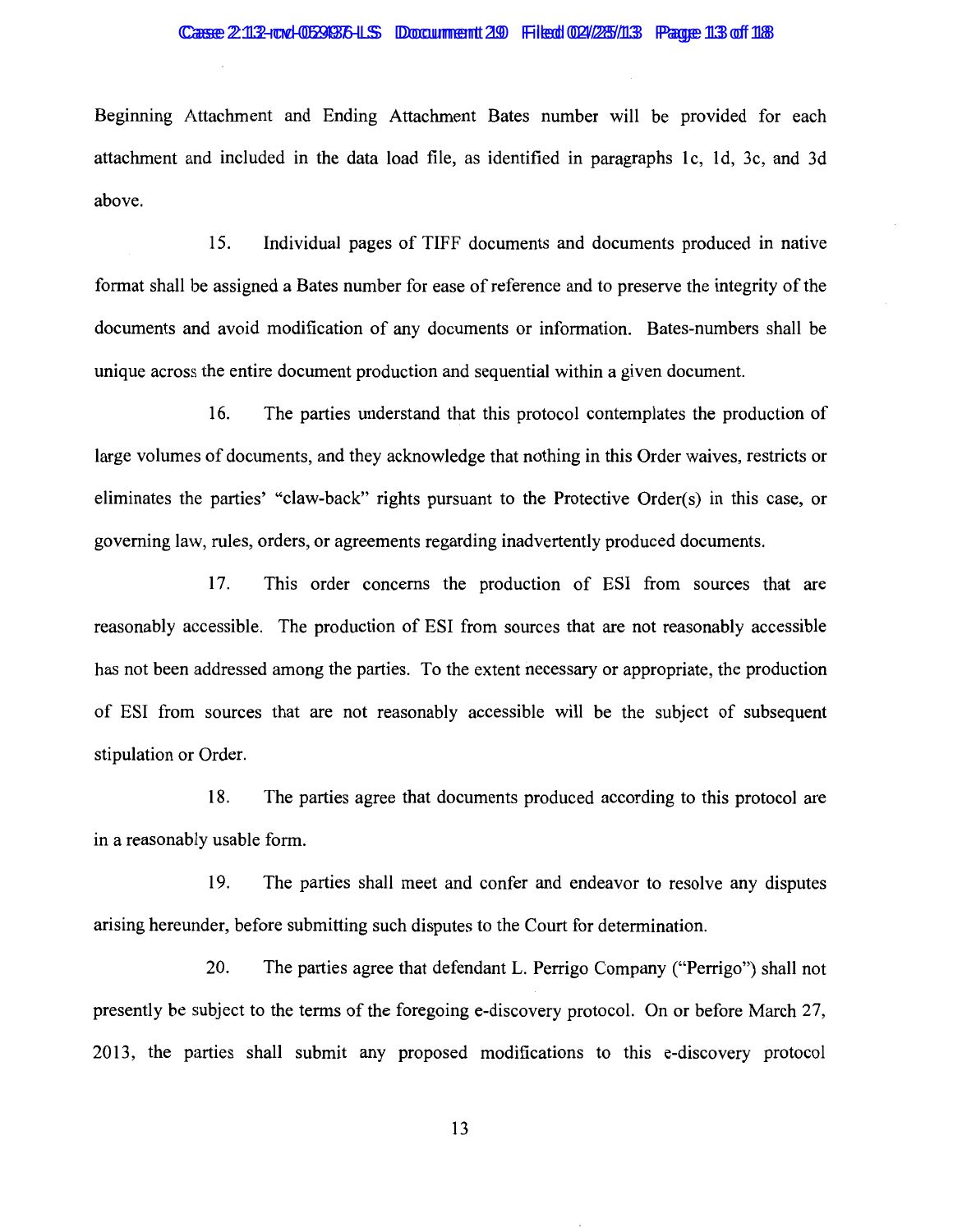### Case 2:13-rod-059936-LS Document 29 Filed 02/25/13 Page 14 of 18

specifically relating to Perrigo. Any such proposed modifications shall be submitted jointly if possible, and separately if an agreement regarding proposed modifications cannot be reached.

IT IS SO ORDERED this  $\frac{d}{dx}$  day of  $\frac{d}{dx}$ , 2013. LAWRENCE F. STENGEL, J.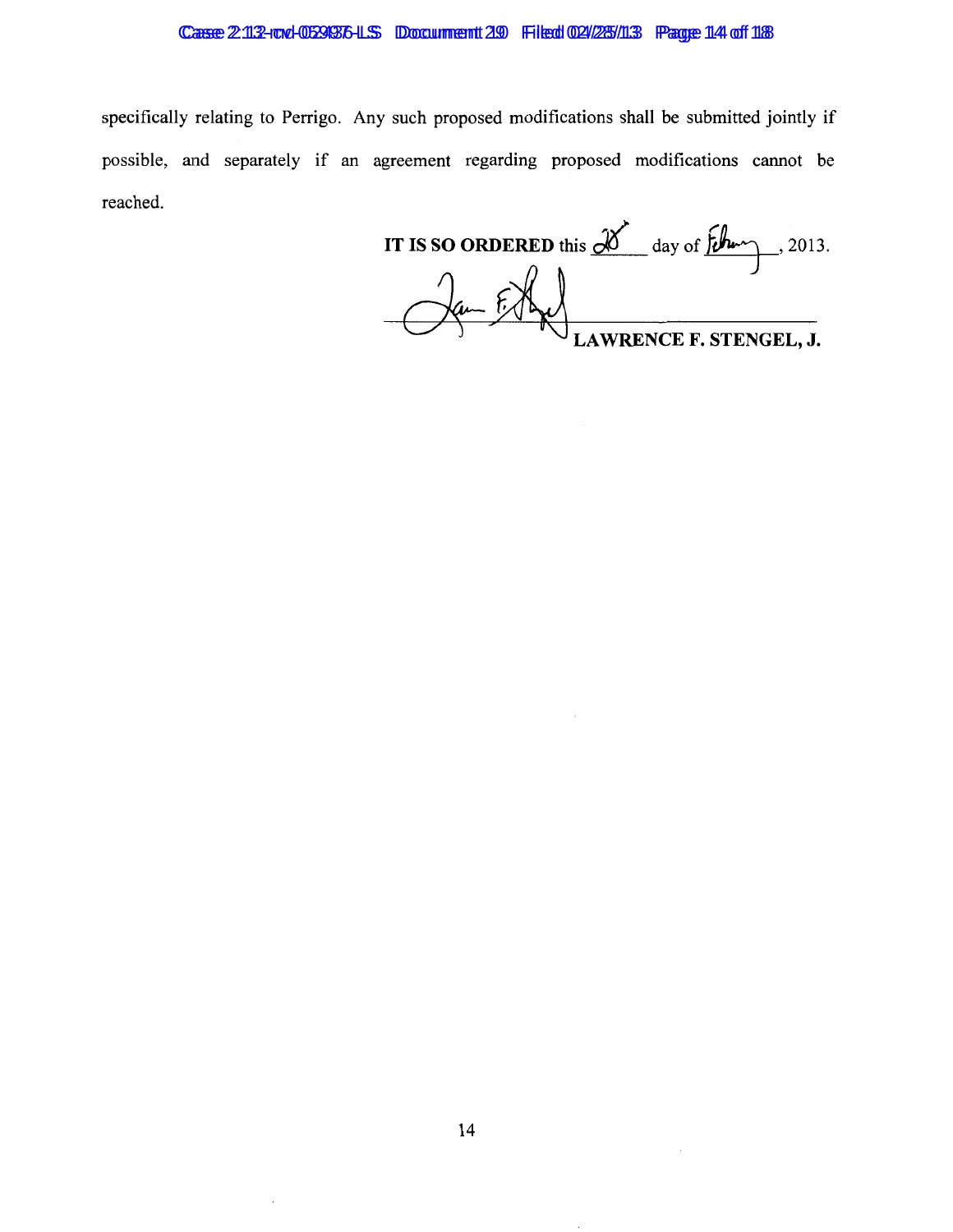# **APPENDIX I: FILE FORMATS**

# **A. Image Load Files**

· Every document referenced in a production image load file shall have all corresponding images, text, and data logically grouped together.

· Documents shall be produced in only one image load file throughout the productions, unless that document is noted as being a replacement document in the Replacement field of the data load file.

· The name of the image load file shall mirror the name of the delivery volume, and should have an .lfp, .opt or .dii extension *(e.g.,* ABCOOl.lfp). (If .dii file is produced, the accompanying metadata load file shall be separate from the .dii file and not contained within the .dii file.)

· The volume names shall be consecutive *(i.e.,* ABCOOI, ABC002, *et. seq.).* 

The load tile shall contain one row per Tiff image.

· Every image in the delivery volume shall be contained in the image load file.

The image key shall be named the same as the Bates number of the page.

· Load files shall *not* span across media *(e.g.,* CDs, DVDs, Hard Drives, etc.), *i.e.,* a separate volume shall be created for each piece of media delivered.

# **B. Metadata Load Files**

The metadata load file shall use the following delimiters: Columns (ASCII: 20) Quote b (ASCII: 254)

Data for documents shall be produced in only one data load file throughout the productions, unless that document is noted as being a replacement document in the Replacement field of the data load file.

The first record shall contain the field names in the order of the data set forth in Appendix 2.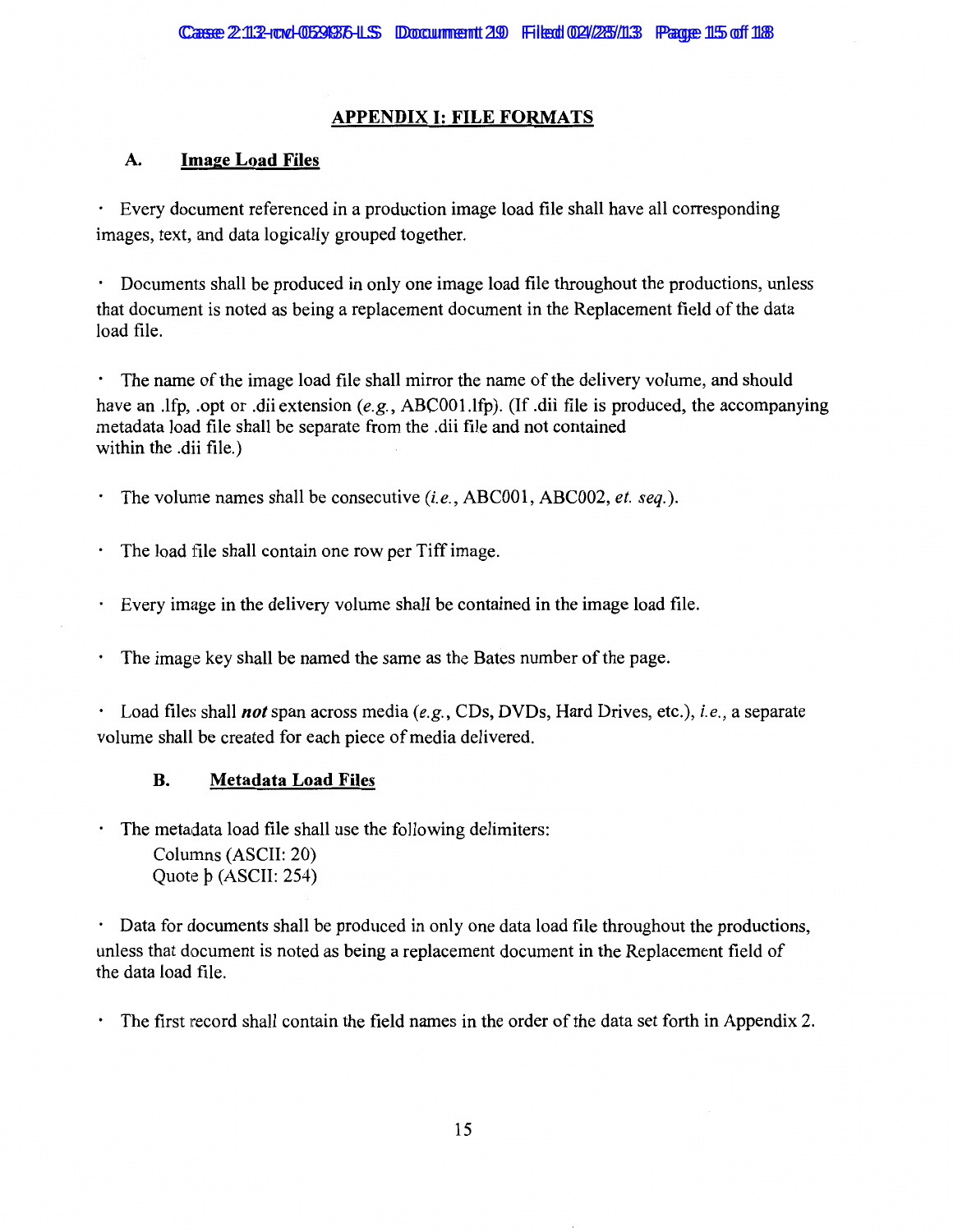### Case 2:13-rod-059936-LS Document 29 Filed 02/25/13 Page 16 of 18

All date and time fields are populated in the mm/dd/yyyy and hh:mm AM/PM formats  $\bullet$ without leading zeros. For example, the month of April would be a "4" rather than a "04".

· A carriage-return line-feed shall be used to indicate the start of the next record.

· Load files shall *not* span across media *(e.g.,* CDs, DVDs, Hard Drives, etc.); a separate volume shall be created for each piece of media delivered.

· The name of the metadata load file shall mirror the name of the delivery volume, and shall have a .dat, .csv or .txt extension (i.e., ABC001.dat).

· The volume names shall be consecutive *(i.e.,* ABCOOl, ABC002, et. seq.).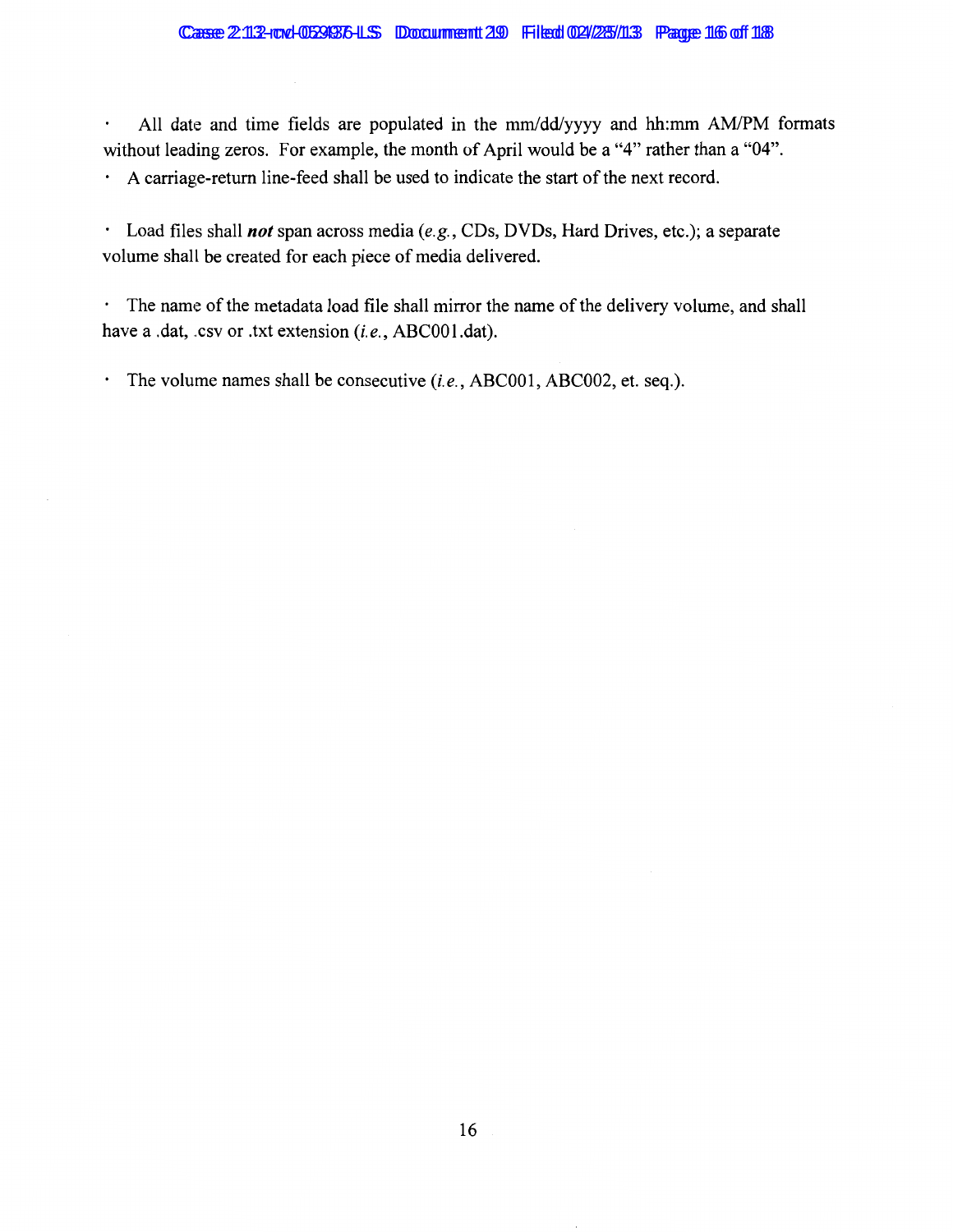### **APPENDIX II: SCANNING AND UNITIZATION**

- Original document orientation shall be maintained (i.e., portrait to portrait and landscape to landscape). When subjecting physical documents to an OCR process, the settings of the OCR software shall maximize text quality over process speed. Settings for "Auto-Skewing", "Auto-Rotation" and "Zone Location" should be turned on when documents are run through the process.
- Physical document boundary determination will be based on the smallest physical binding element. The following binding elements will be used to determine document boundaries:
	- o Staples, Clips, Rubber Bands, Binder Clips- These binding elements at the smallest level will be used to determine the document boundary.
	- $\circ$  Consecutive Single/Loose Pages If a series of loose pages exist, each loose page will be captured as an individual document
	- o Bound Items All bound items will be captured as one document.
	- $\circ$  Binders with No Tabs Contents inside the binder will be captured as one document.
	- $\circ$  Binders with Tabs Each tabbed section, along with the tab, will be captured as a separate document.
	- o Computer Forms- Non-perforated computer paper will be captured as one document.
	- o Post-It Notes- Post-It Notes will be captured as a separate image and will be placed at the end of the respective document.